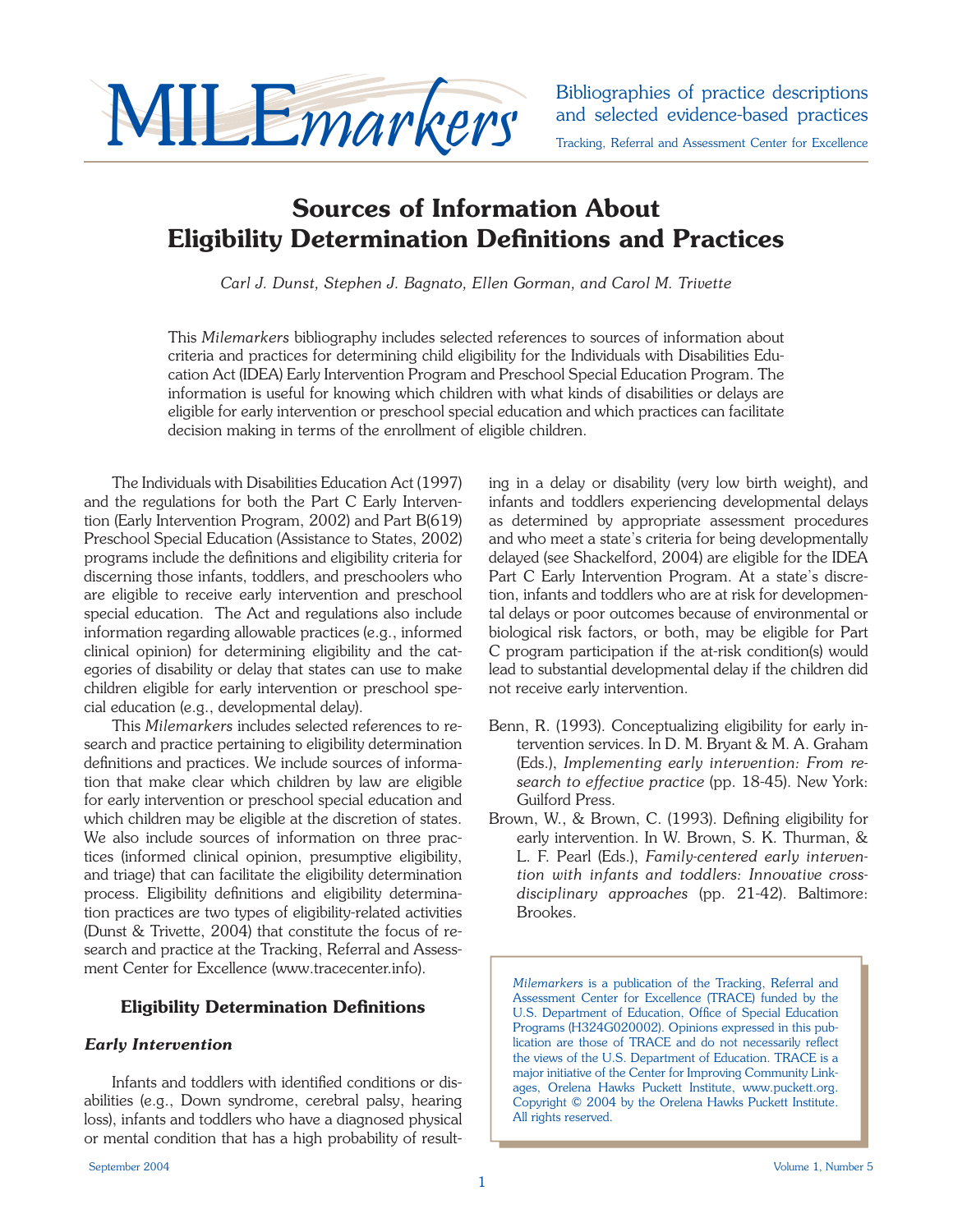# MILEmarkers

- Danaher, J., Shackelford, J., & Harbin, G. (2004). Revisiting a comparison of eligibility policies for infant/ toddler programs and preschool special education programs. *Topics in Early Childhood Special Education, 24*, 59-67.
- Foster, R. E., & Foster, B. F. (1993). Definitional issues: Prevalence, participation, and service utilization. In D. M. Bryant & M. A. Graham (Eds.), *Implementing early intervention: From research to effective practice* (pp. 67-91). New York: Guilford Press.
- Harbin, G., Gallagher, J. J., & Terry, D. V. (1991). Defining the eligible population: Policy issues and challenges. *Journal of Early Intervention, 15*, 13-20.
- Shackelford, J. (2004, September). State and jurisdictional eligibility definitions for infants and toddlers with disabilities under IDEA. *NECTAC Notes*(No. 16), 1-15. Chapel Hill: National Early Childhood Technical Assistance Center, The University of North Carolina.
- Shonkoff, J. P., & Meisels, S. (1991). Defining eligibility for services under PL 99-457. *Journal of Early Intervention, 15*, 21-25.

## *Preschool Special Education*

Preschool-aged children with identified disabilities are eligible for the IDEA Part B(619) Preschool Special Education Program. These include children with mental retardation, hearing impairments, speech or language impairments, visual impairments, serious emotional disturbances, orthopedic impairments, autism, traumatic brain injury, other health impairments, or specific learning disabilities. At a state's discretion, the category of *developmental delay* may be used for eligibility determination if a child is experiencing a delay in physical, cognitive, communication, social or emotional, or adaptive development. Almost  $75\%$  of states (N = 35) now use developmentally delayed as an eligibility category for preschool special education (Danaher, 2004).

- Bernheimer, L., Keogh, B., & Coots, J. (1993). From research to practice: Support for developmental delay as a preschool category of exceptionality. *Journal of Early Intervention, 17*, 97-106.
- Danaher, J. (2004, January). Eligibility policies and practices for young children under Part B of IDEA. *NEC-TAC Notes*(No. 13), 1-18. Chapel Hill: National Early Childhood Technical Assistance Center, The University of North Carolina.
- Danaher, J., Shackelford, J., & Harbin, G. (2004). Revisiting a comparison of eligibility policies for infant/ toddler programs and preschool special education programs. *Topics in Early Childhood Special Education, 24*, 59-67.
- Division for Early Childhood. (2000). *Position statement on developmental delay as an eligibility category*. Retrieved January 26, 2005, from http://www.dec-sped.org/pdf/positionpapers/ Position%20Dev%20Delay.pdf.
- Division for Early Childhood. (2001). *Concept paper on developmental delay as an eligibility category*. Retrieved January 25, 2005, from http://www.dec-sped.org/pdf/positionpapers/ Concept%20DevDelay.pdf.
- Kochanek, T., Kabacoff, R., & Lipsitt, L. (1990). Early identification of developmentally disabled and at-risk preschool children. *Exceptional Children, 56*, 528- 538.
- La Paro, K. M., Olsen, K., & Pianta, R. C. (2002). Special education eligibility: Developmental precursors over the first three years of life. *Exceptional Children, 69*, 55-66.
- Snyder, P., Bailey, D. B., & Auer, C. (1994). Preschool eligibility determination for children with known or suspected learning disabilities under IDEA. *Journal of Early Intervention, 18*, 380-390.

## **Eligibility Determination Practices**

## *Informed Clinical Opinion*

 The IDEA regulations for the Part C early intervention program include a provision that informed clinical opinion be used to conduct the evaluation and assessment of a child to determine initial and continuing eligibility for early intervention (Early Intervention Program, 2002). As stated in the regulations, informed clinical opinion is based on a review of available child records, formal and informal evaluations of a child's developmental functioning, and information provided by the child's parents and other family members. Simeonsson, Huntington, and Parse's (1980) review of the clinical judgment literature indicates that the practice has been effectively used by professionals for assessing children with disabilities for many years.

 Bagnato, Matesa, Smith-Jones, and Fevola's (in press) synthesis of the literature on informed clinical opinion or clinical judgment found that the practice "refers to the knowledgeable perceptions of caregivers and professionals about the elusive and subtle capabilities and contexts of children which must be defined and quantified so that an individual and a team can reach an accurate decision about a child's eligibility for early intervention." Informed clinical opinion is characterized by the use of different sources of information obtained through various means used to make decisions about a course of action (e.g., eligibility) or the need for supports, resources, or services (Records & Tomblin, 1994).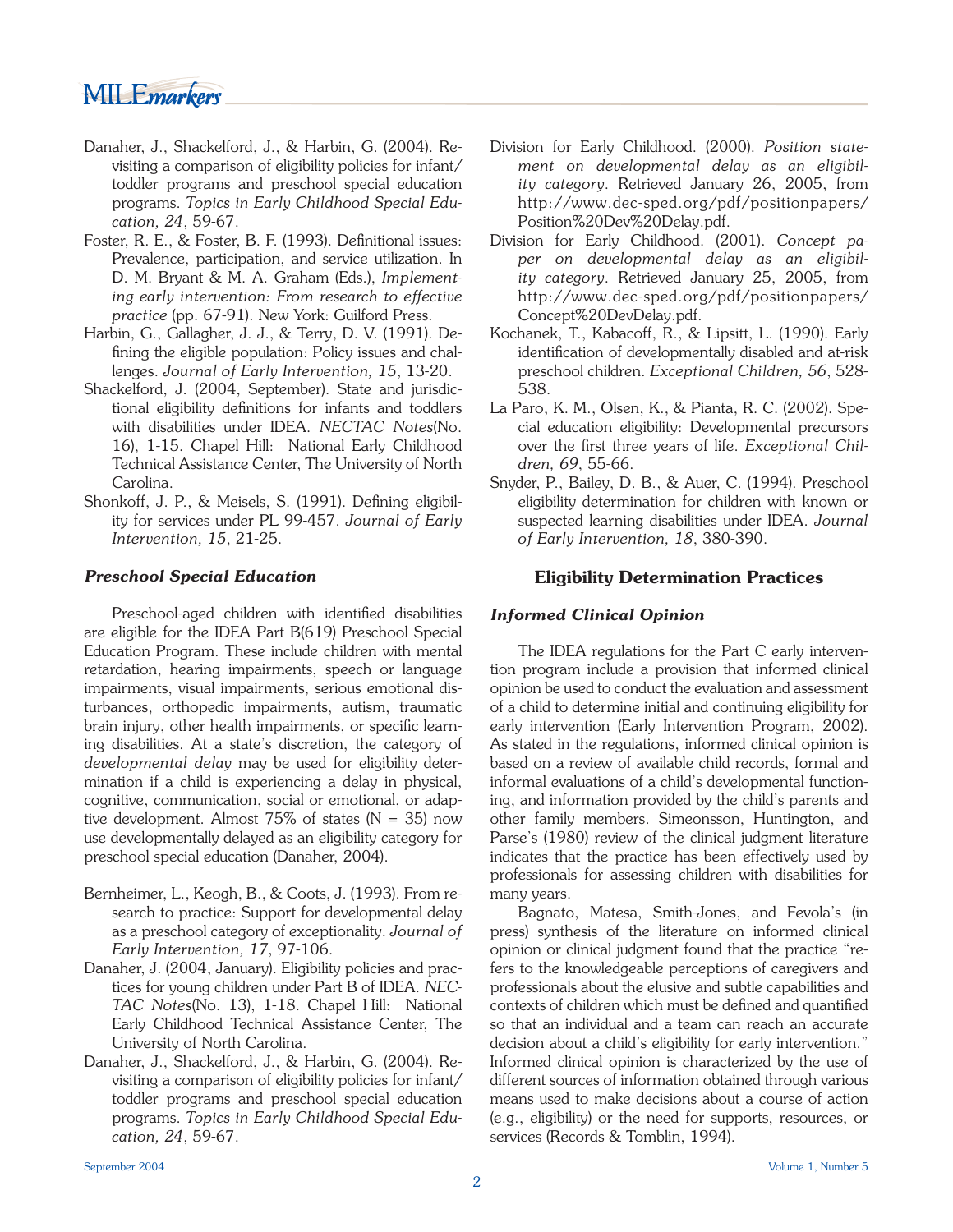# MILE*markers*

- Bagnato, S. J. (1984). Team congruence in developmental diagnosis and intervention: Comparing clinical judgment and child performance measures. *School Psychology Review, 13*, 7-16.
- Bagnato, S. J., & Neisworth, J. T. (1985). Assessing young handicapped children: Clinical judgment versus developmental performance scales. *International Journal of Partial Hospitalization, 3*, 13-21.
- Barnett, D., Bell, S. H., Gilkey, C. M., Stone, C. M., Smith, J. J., & Macmann, G. M. (1999). The promise of meaningful eligibility determination: Functional intervention-based multifactored preschool evaluation. *Journal of Special Education, 33*, 112-124.
- Davis, W. A., & Shepard, L. A. (1983). Specialists' use of tests and clinical judgment in the diagnosis of learning disabilities. *Learning Disability Quarterly, 6*, 128-138.
- Glascoe, F. P. (1991). Can clinical judgment detect children with speech-language problems? *Pediatrics, 87*, 317-322.
- Greener, D. (1988, November/December). Clinical judgment in nurse-midwifery. A review of the research with implications for education. *Journal of Nurse Midwifery, 33*, 261-8.
- Records, N., & Tomblin, B. (1994). Clinical decision making: Describing the decision rules of practicing speech-language pathologists. *Journal of Speech and Hearing Research, 37*, 144-156.
- Records, N., & Weiss, A. L. (1990). Clinical judgment : An overview. *Journal of Childhood Communication Disorders, 13*, 153-165.
- Sampers, J., Cooley, G., Cornelius, K., & Shook, L. (1996). Utilizing clinical judgment in the early identification of premature infants with motor difficulties. *Infant-Toddler Intervention: The Transdisciplinary Journal, 6*, 117-124.
- Shackelford, J. (2002, May). Informed clinical opinion. *NECTAC Notes*(No. 10), Chapel Hill: National Early Childhood Technical Assistance Center, The University of North Carolina.
- Suen, H., Lu, C.-H., Neisworth, J. T., & Bagnato, S. J. (1993). Measurement of teams decision-making through generalizability theory. *Journal of Psychoeducational Assessment, 11*, 120-132.

## *Presumptive Eligibility*

 A practice that has major implications for improving early intervention and preschool special education eligibility determination is presumptive eligibility. Presumptive eligibility is a decision-making process that encourages (and empowers) practitioners to make temporary eligibility determinations for individuals who obviously are or have a high probability of subsequently being deemed eligible using more formal eligibility determination procedures (Klein, 2003). The purpose of presumptive eligibility is to prevent delay in the provision of supports, resources, and services to individuals that need or require intervention or treatment.

 Presumptive eligibility has been used for almost a decade for expediting enrollment of children in states' children's health insurance programs (Klein, 2003). Bagnato, Matesa, Fevola, and Smith-Jones (in press) recently completed a review of the presumptive eligibility literature specifically in terms of its implication for early intervention and preschool special education eligibility determination. These investigators noted that presumptive eligibility, when used in the context of a complete understanding of a state's eligibility criteria (Danaher, 2004; Shackelford, 2004), can be effectively used for facilitating and streamlining eligibility determination. The references in this section of the bibliography include information about how presumptive eligibility has been used to expedite enrollment in different kinds of service programs.

- Clayton, S., Lee, C., Buckelew, S., & Brindis, C. (2002). *Innovations, issues, and ideas for investing in adolescent health: Improving health care access through teen-oriented outreach*. Los Angeles: California Adolescent Health Collaborative.
- Horner, D., Lazarus, W., & Morrow, B. (2003). Express land eligibility. *Future of Children, 13*, 224-229.
- Kaplan, D. W., (Chairperson). (2000). Improving the implementation of state children's health insurance programs for adolescents: Report of an invitational conference sponsored by the American Academy of Pediatrics, Section on Adolescent Health [Electronic version]. *Pediatrics, 105*, 906-912.
- Klein, R. (2003). Presumptive eligibility. *Future of Children, 13*, 230-237.
- Lu, M. C., Bragonier, R., Silver, E. R., & Bemis-Heys, R. (2001). *Where it all begins: The impact of preconceptional and prenatal care on early childhood development*. Los Angeles: UCLA Center for Healthier Children, Families and Communities.
- Piper, J. M., Mitchel, E. F., Jr., & Ray, W. A. (1994). Presumptive eligibility for pregnant Medicaid enrollees: Its effects on prenatal care and perinatal outcome [Electronic version]. *American Journal of Public Health, 84*, 1626-30.
- Sadler, D. K. (1989). Presumptive eligibility: Early access to prenatal care [Electronic version]. *Journal of the Tennessee Medical Association, 82*(2), 88-9.
- Weber, M. C. (1994, July-September). Towards access, accountability, procedural regularity and participation: The Rehabilitation Act Amendments of 1992 and 1993. *Journal of Rehabilitation*, 21-25.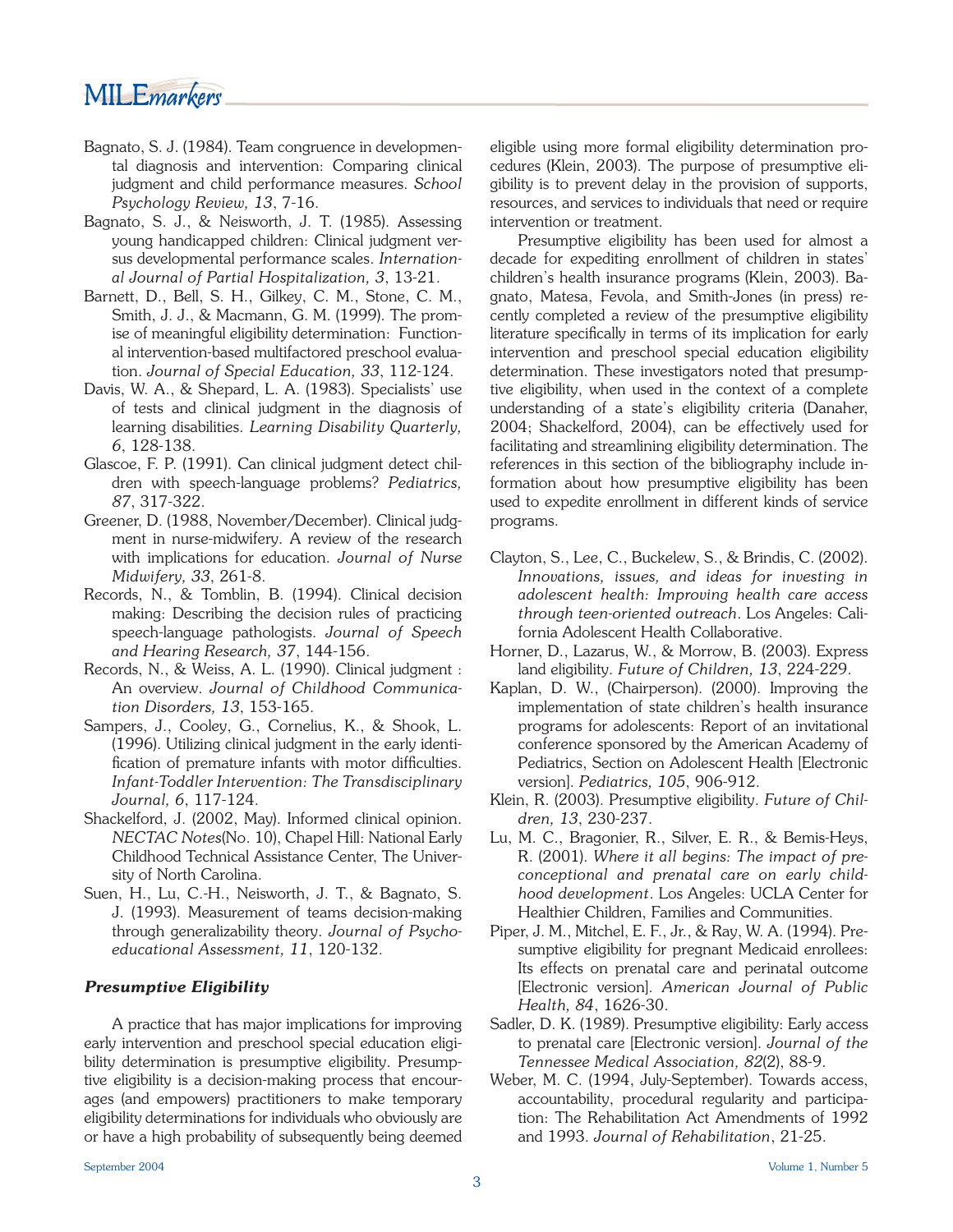## *Triage*

 A practice that could be used to improve eligibility determination is triage (Robertson & Molyneux, 2001). The procedure is a decision-making process used to both identify persons most in need of attention (treatment, intervention, etc.), and to prioritize those who should be treated or provided services first, then second, and so forth. Triage decision-making procedures have been used in the medical field for many different purposes aimed specifically at improving the timely provision of appropriate treatments or services.

 The effectiveness of triage is directly related to the decision-making rules that are used to prioritize service provision (Laupacis, Sekar, & Stiell, 1997). A decisionmaking rubric could easily be developed for triaging eligibility determination decisions for early intervention or preschool special education program enrollment. For example, one rule might be that all children with identified conditions or disabilities (e.g., trisomies) that are known to be associated with mental retardation be made eligible in the absence of any other information. Similar decision-making rules could be developed to facilitate enrollment of children with other kinds of disabilities as well. The various uses of triage as a decision-making process are described in the references in this section of the bibliography.

- Barr, M. A. (1990). Evaluation and triage. In W. D. Lerner & M. A. Barr (Eds.), *Handbook of hospital based substance abuse treatment* (pp. 7-17). Elmsford, NY: Pergamon Press.
- Cole, K. N., & Mills, P. E. (1997). Agreement of language intervention triage profiles. Topics in Early *Childhood Special Education, 17*, 119-130.
- Cole, K. N., Dale, P. S., & Mills, P. E. (1992). Stability of the intelligence quotient-language quotient relation: Is discrepancy modeling based on a myth? *American Journal on Mental Retardation, 97*, 131-143.
- Gorelick, M. H., Lee, C., Cronan, K., Kost, S., & Palmer, K. (2001). Pediatric emergency asessment tool (PEAT): A risk-adjustment measure for pediatric emergency patients. *Academic Emergency Medicine, 8*, 156-162.
- Jones, E., Lucey, C., & Wadland, L. (2000). Triage: A waiting list initiative in a child mental health service. *Psychiatric Bulletin, 24*, 57-59.
- Laupacis, A., Sekar, N., & Stiell, I. G. (1997). Clinical prediction rules: A review and suggested modifications of methodological standards. *Journal of the American Medical Association, 277*, 488-494.
- Murphy, J., Philip, M., Walsh, A., McShane, D., O'Regan, M., Roche, E., & Hoey, H. M. C. V. (2004). Hearing screening triage in children with Down's syndrome

using otoscopy, tympanometry, and distortion product oto acoustic emissions [Electronic version]. *Archives of Disease in Childhood, 89*(14), A22.

- Richards, D. A., Meakins, J., Tawfik, J., Godfrey, L., Dutton, E., Richardson, G., & Russell, D. (2002). Nurse telephone triage for same day appointments in general practice: Multiple interrupted time series trial of effect on workload and costs. *British Medical Journal, 325*, 214-217.
- Scoble, M. (2004). Implementing triage in a children's assessment unit [Electronic version]. *Nursing Standard, 18*(34), 41-44.
- South Wiltshire Out of Hours Project Group. (1997). Nurse telephone triage in out of hours primary care: A pilot study. *British Medical Journal, 314*, 198- 199.
- Travers, D. A., Waller, A. E., Bowling, J. M., Flowers, D., & Tintinalli, J. (2002). Five-level triage system more effective than three-level in tertiary emergency department. *Journal of Emergency Nursing, 28*, 395-400.

### **Summary**

Knowledge of the eligibility definitions for the Part C Early Intervention Program and Part B(619) Preschool Special Education Program and the decision-making practices that are used for eligibility determination, can ensure timely provision of needed supports, resources, and services to infants, toddlers, and preschoolers with or at risk for disabilities or delays. This *Milemarkers* includes selected references to background information on eligibility definitions and practices that can be used to facilitate eligibility determination. Practitioners interested in improving eligibility determination should find the source material useful for examining current practices and developing new approaches to enrolling eligible children in early intervention or preschool special education.

### **Acknowledgments**

 Appreciation is extended to Tharesa Owenby for typing, Teresa Imfeld for editing, and Kaki Roberts for final formatting of the manuscript.

### **References**

- Assistance to States for the Education of Children with Disabilities, 34 C.F.R. § 300 (2002).
- Bagnato, S. J., Matesa, M., Smith-Jones, J., & Fevola, A. (in press). Foundations for using clinical judgment in early intervention. *Cornerstones, 1*(2).
- Bagnato, S. J., Matesa, M. M., Fevola, A. V., & Smith-Jones, J. (in press). Characteristics of presumptive